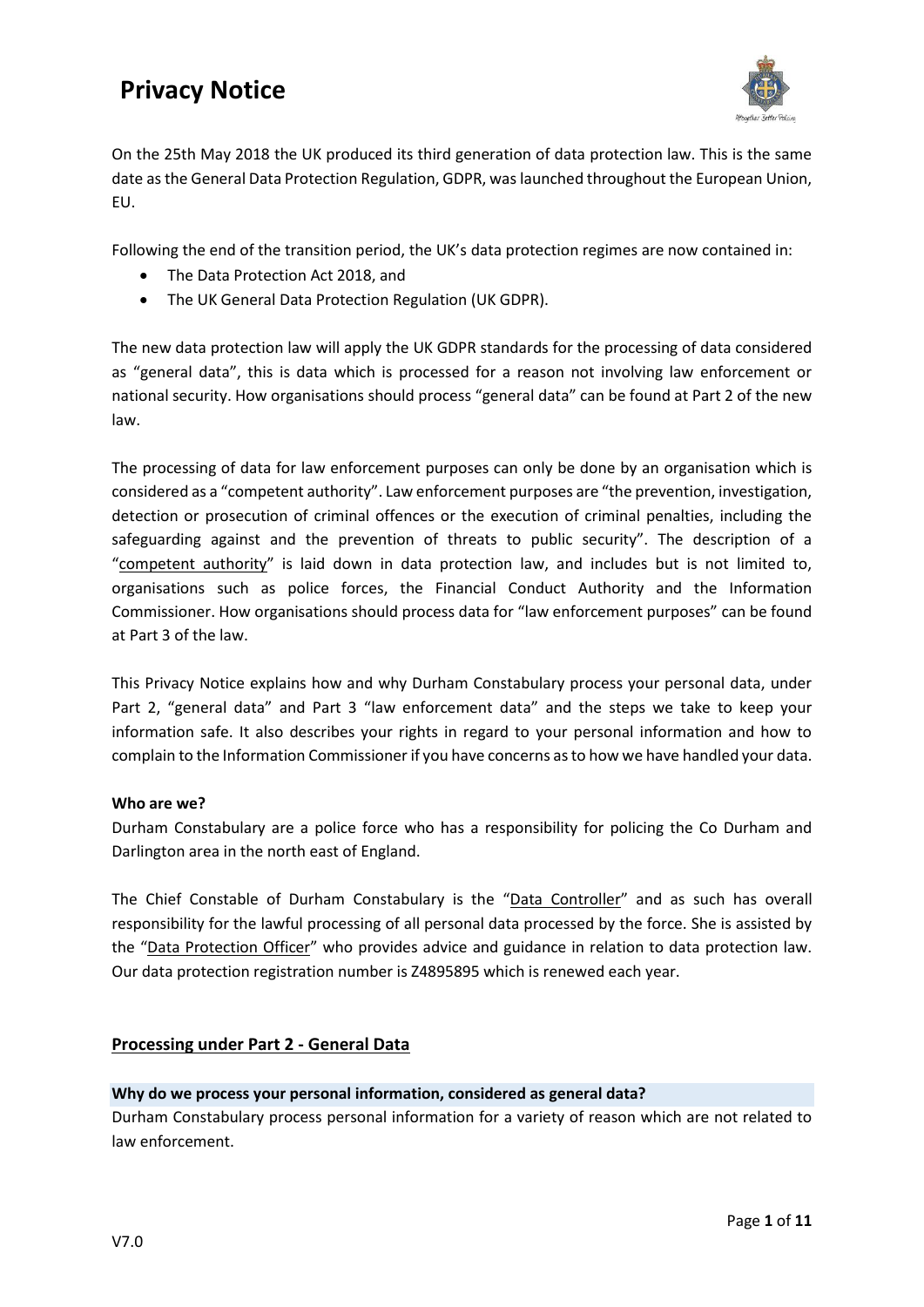

For example we process personal data for the following "lawful purposes" to;

- Assist us in meeting our "Legal Obligations" as employers,
- To manage "Contracts" with those who supply us with goods and services,
- To help us support those who we come into contact with, which can be done by obtaining their "Consent" (Consent is rarely obtained as consent is ephemeral and can be withdrawn at any point), or in the main due to our "Public Task" (any task in the public interest or a task supported by statutory legislation or powers), or due to our "Legitimate Interests", this includes processes to improve the service we provide the public.
- To perform tasks which are considered as being in the "Public Interest".

## **Whose personal information do we hold?**

In order to carry out the purposes described above Durham Constabulary may obtain, use and disclose personal information relating to a wide variety of individuals including:

- Our staff (current and potential), officers (current and potential), volunteers, agents, temporary and casual workers;
- Suppliers,
- Complainants, correspondents, litigants and enquirers;
- Relatives, guardians and associates of the individual concerned;
- Advisers, consultants and other professional experts;
- Victims (current, past and potential);
- Former and potential members of staff, pensioners and beneficiaries.

## **What type of personal information do we process?**

The type of personal information we hold will vary depending upon the reason you have had contact with us but it may include:

- Your name and address;
- Fingerprints, DNA or photograph;
- Family, lifestyle and social circumstances;
- Education and training details;
- Employment details;
- Financial details;
- Goods or services provided;
- Racial or ethnic origin;
- Political opinions;
- Religious or other beliefs of a similar nature;
- Trade union membership;
- Physical or mental health or condition;
- Sexual life:
- Offences and alleged offences;
- Criminal proceedings, outcomes and sentences;
- Sound and visual images;
- References to manual records or files;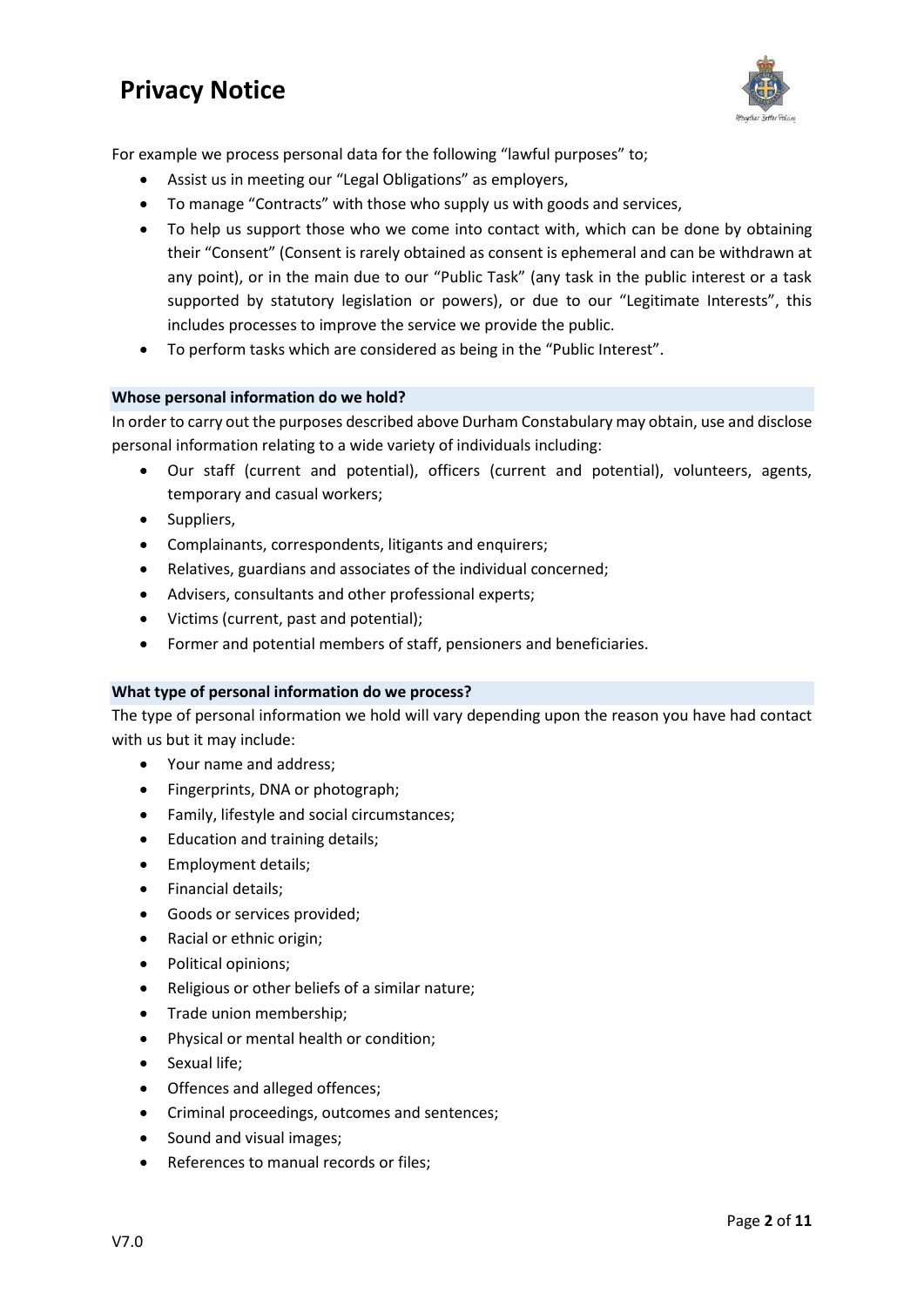

- Information relating to safety and health;
- Complaint, incident, civil litigation and accident details

We will use the minimum amount of personal information necessary to fulfil a particular purpose. Your personal information may be held on a computer system, in a paper record such as in a physical file or a photograph.

## **Where do we get the personal information from?**

To carry out the purposes we have described we may obtain personal information from a wide variety of sources, including:

- HM Revenue and Customs;
- Legal representatives; Solicitors; Courts;
- Voluntary sector organisations;
- Independent Office for Police Conduct;
- Her Majesty's Inspectorate of Constabulary;
- Auditors;
- Police and Crime Commissioners;
- Central government, governmental agencies and departments;
- Relatives, guardians or other persons associated with an individual;
- Current, past or prospective employers of the individual;
- Healthcare, social and welfare advisers or practitioners;
- Education, training establishments and examining bodies;
- Business associates and other professional advisors;
- Employees, officers and agents of Durham Constabulary;
- Suppliers, providers of goods or services;
- Persons making an enquiry or complaint;
- Financial organisations and advisors;
- Credit reference agencies;
- Survey and research organisations;
- Trade union, staff associations and professional bodies;
- Local government;
- Voluntary and charitable organisations;
- Ombudsmen and regulatory authorities;
- The media;

## **How do we handle your personal information?**

We handle personal information according to the requirements of Part 2 of the UK Data Protection Act 2018, which applies the UK's General Data Protection Regulation, (UK GDPR), standards for the processing of data considered as "general data". Your personal information, held on our systems and in our files, is secure and is accessed by our staff, police officers, contractors and data processors inclusion of a sentence afterworking on our behalf, outsourced providers in accordance with their contract and volunteers when required to do so for a lawful purpose.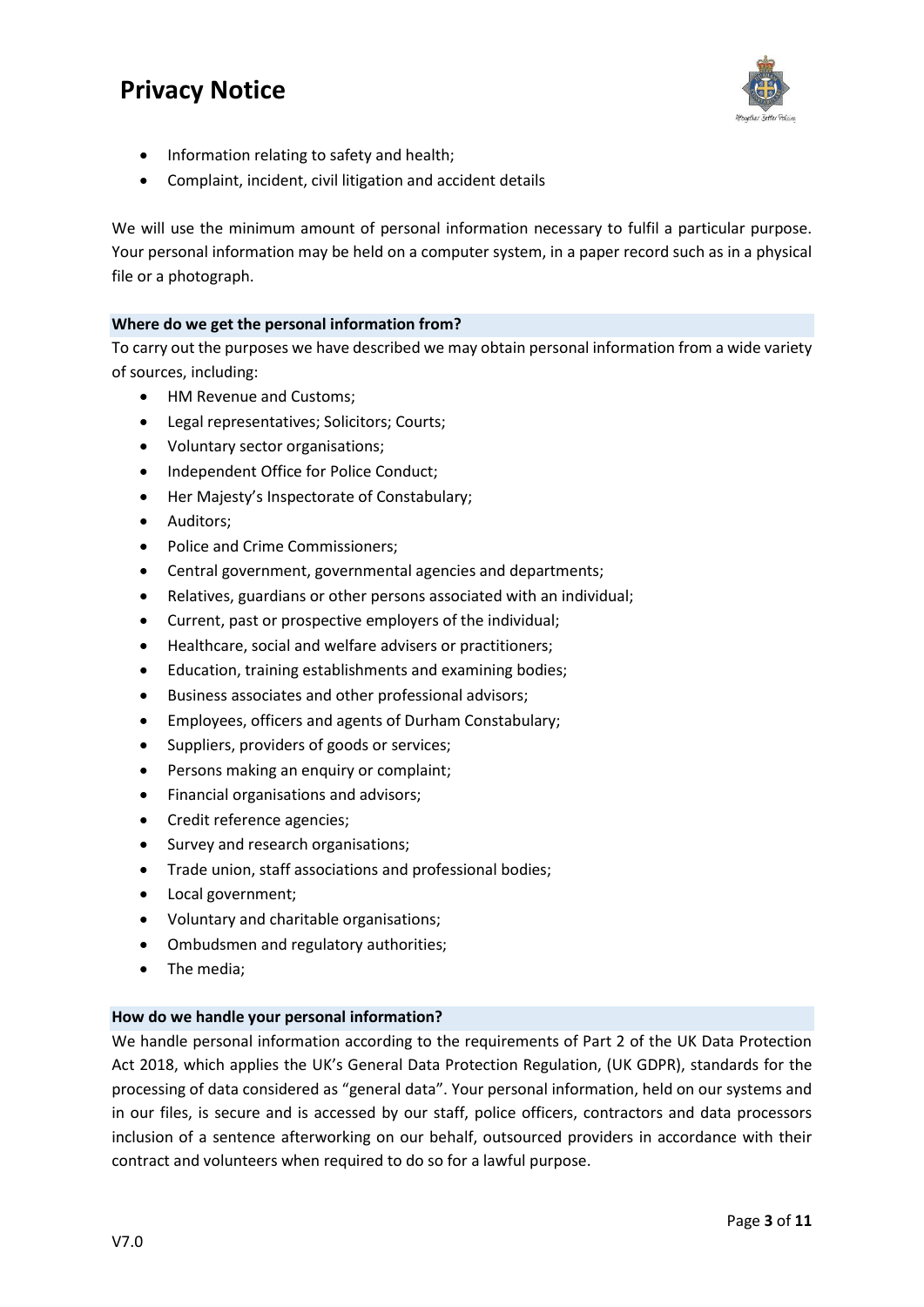

We will ensure that your personal information is handled fairly and lawfully. We will strive to ensure that any personal information used by us or on our behalf is of the highest quality in terms of accuracy, relevance, and adequacy, is not excessive and is kept as up to date as possible and is protected appropriately. We will regularly review to ensure it is still required and is lawful for us to continue to retain it and when no longer required for any purpose detailed in this notice, we will securely destroy it.

We will regularly review your data to ensure it is still required and we have a lawful purpose to continue to retain it. If there is no lawful purpose then your data will be securely destroyed.

We will respect your information rights under the Act.

## **Who do we share your personal information with?**

To carry out the purposes described Durham Constabulary may disclose personal information to a wide variety of recipients including those from whom personal data is obtained. This may include:

- Support Services for Victims and Offenders;
- To bodies or individuals working on our behalf such as IT contractors; survey organisations or contracted data processors including Sancus for the 2020 Police Regulations Complaints process;
- Local government;
- Central government;
- Ombudsmen and regulatory authorities;
- The media;
- Health Care Providers;
- College of Policing

Disclosures of personal information are made on a case-by-case basis, only relevant information, specific to the purpose and circumstances, will be disclosed and with necessary controls in place.

Durham Constabulary will also disclose personal information to other bodies or individuals when required to do so, this could be under an act of legislation, by a rule of law, or by court order. This may include:

- Disclosure and Barring Service;
- Child Maintenance Service;
- Children and Family Courts Services;
- Home Office;
- Courts;
- Any other Regulatory Body who can demonstrate that there is a legitimate purpose for the processing of your personal data.

Where you have provided your personal data to us for the purposes of the police constable recruitment process, your data, including biographical monitoring information, will be shared with the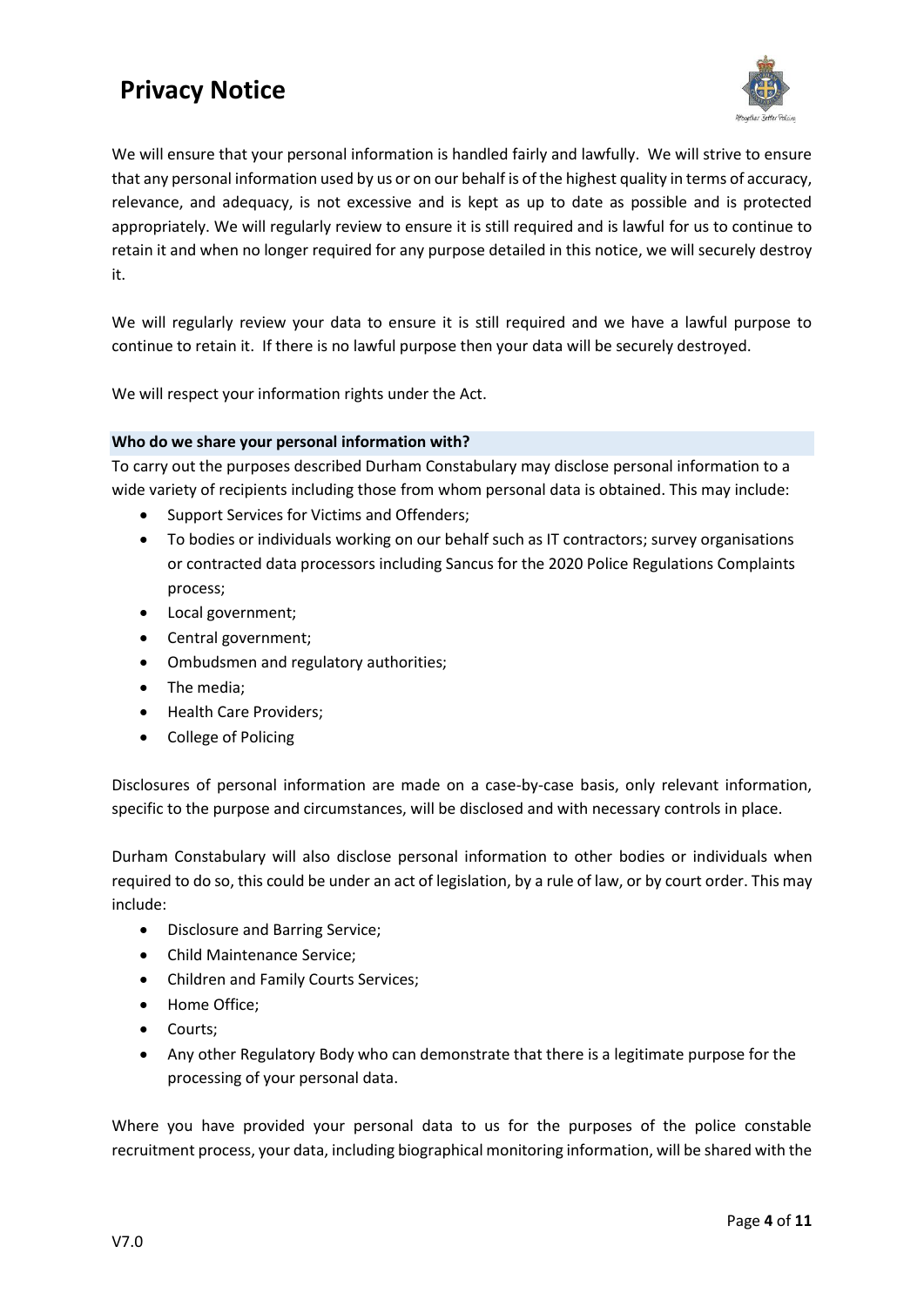

College of Policing. It will be stored on their secure network or within their Assessment Information Management System (AIMS).

From this information, your name, email address and candidate reference number will be uploaded to the new online assessment platform for constable recruitment and shared with the third party provider hosting the system in order to progress your application virtually.

Durham Constabulary may also disclose personal information on a discretionary basis for the purpose of, and in connection with, any legal proceedings or for obtaining legal advice.

## **How do we keep your personal information safe?**

Durham Constabulary takes the security of all personal information under our control very seriously. We will comply with the relevant parts of the legislation relating to security, and seek to comply with the College of Policing Information Assurance authorised practice, and relevant parts of the ISO27001 Information Security Standard.

We will ensure that appropriate policy, training, technical and procedural measures are in place. These will include, but are not limited to, ensuring our buildings are secure and protected by adequate physical means. The areas restricted to our police officers, staff and partner agencies staff is only accessible by those holding the appropriate identification, and have legitimate reasons for entry. We carry out audits of our buildings security to ensure they are secure. Our systems meet appropriate industry and government security standards.

We carry out regular audits and inspections, to protect our manual and electronic information systems from data loss and misuse, and only permit access to them when there is a legitimate reason to do so. Our standard operating procedures and policies contain strict guidelines as to what use may be made of any personal information contained within them. These procedures are reviewed regularly to ensure our security of information is kept up-to-date.

## **How long will you keep my personal information?**

Durham Constabulary keeps your personal information as long as is necessary for the particular purpose or purposes for which it is held.

Records that contain your personal information processed for "general data" purposes will be managed in accordance with the Forces Retention Schedule.

## **What are my information rights?**

A key area of change in the new Data Protection Act relates to individuals' rights, the law refreshers existing rights by clarifying and extending them and introduces new rights.

However your information rights will be dependent on the reason why and how the data was collected and why it is being used.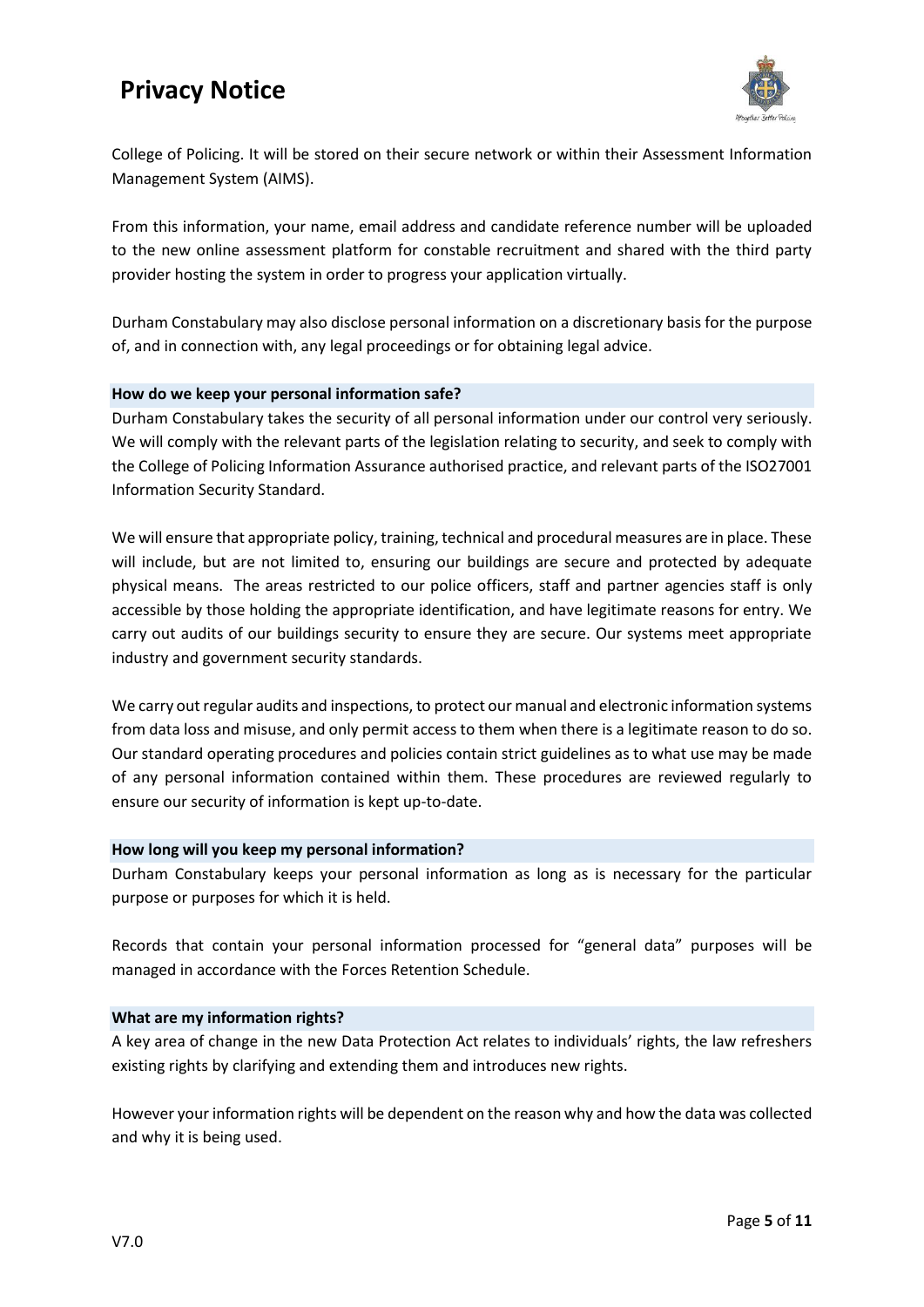

Your information rights in relation to personal data considered as "general data" are:

*Right to be Informed*- This places an obligation upon Durham Constabulary to tell you how we obtain your personal information and describe how we will use, retain, store and who we may share it with. We have written this Privacy Notice to explain how we will use your personal information and tell you what your rights are under the legislation.

*Right of Access* - This is commonly known as subject access and is the right which allows you access to your personal data and supplementary information, however it is subject to certain restrictions.

*Right to Request Rectification* - You are entitled to have personal data rectified if it is inaccurate or incomplete.

*Right to Erasure* – The right to erasure is also known as 'the right to be forgotten'. This right enables you to request the deletion or removal of personal data where there is no compelling reason for its continued processing.

*Right to Restrict Processing* - Individuals have a right to 'block' or suppress processing of personal data. When processing is restricted, organisations are permitted to store the personal data, but not further process it.

*Right to Data Portability*- The right to data portability allows you to obtain and reuse your personal data for your own purposes across different services.

*Right to Object*- Individuals have the right to object to:

- The processing of your personal data based on legitimate interests or the performance of a task in the public interest/exercise of official authority (including profiling);
- The processing of their personal data for direct marketing (including profiling); and
- The processing of their personal data for the purposes of scientific/historical research and statistics.

*Rights Relating to Automated Decision Making* - Automated individual decision making and profiling is a decision made by automated means without any human involvement.

Should you wish to learn more about your Information Rights or how to make Information Rights Request please click [here.](https://www.durham.police.uk/Information-Rights/Requests-for-Personal-Information.aspx)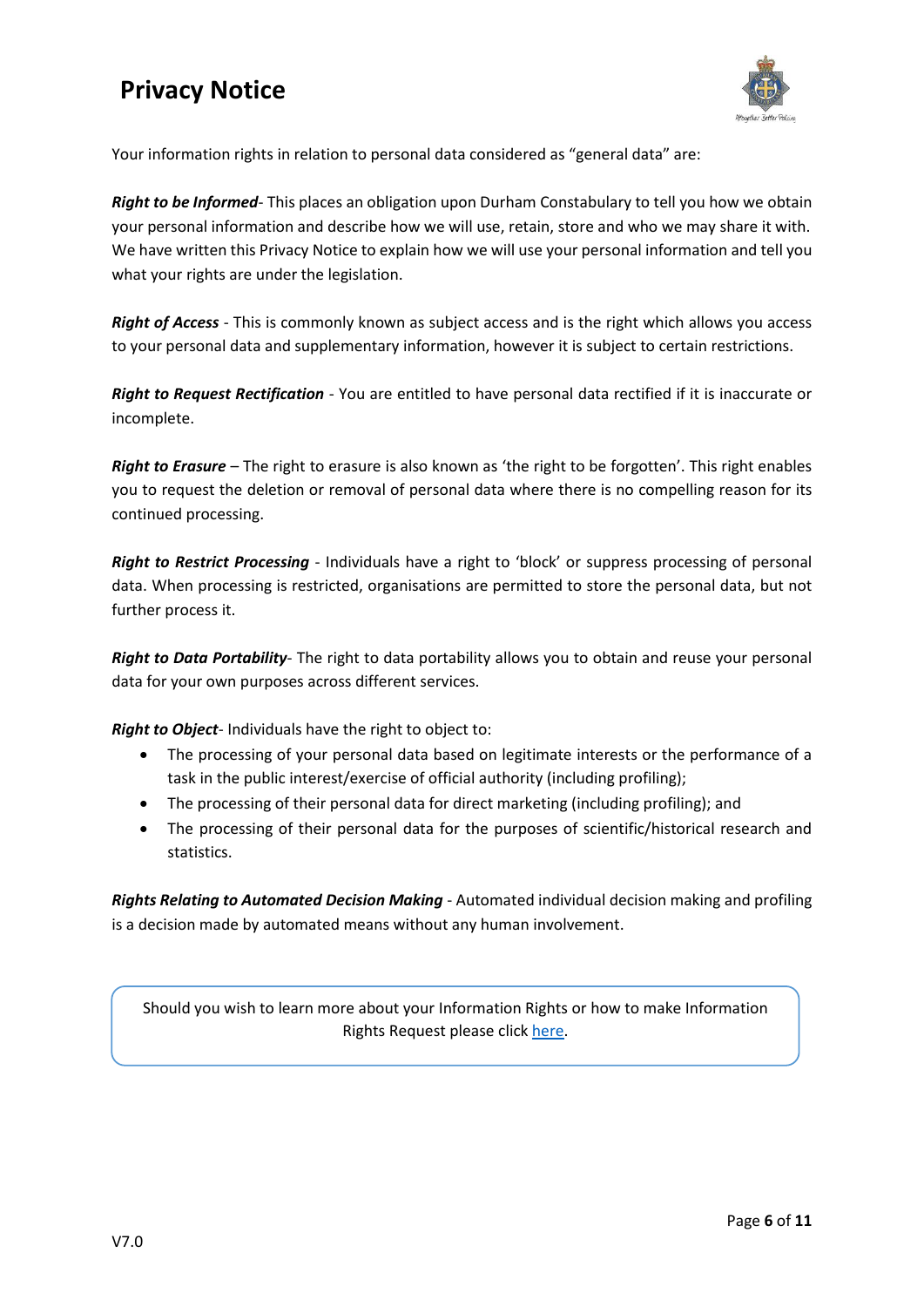

## **Processing under Part 3 Law Enforcement**

## **Why do we process your personal information for law enforcement purposes?**

Durham Constabulary have a statutory duty to uphold the law, prevent crime, bring offenders to justice and protect the public. To do this it is necessary for us to process your personal information under the lawful basis of 'public interest' and 'official authority'. This means we process your personal information for carrying out tasks that are laid down in law and collectively described as the administration of justice.

The Administration of Justice, includes the prevention and detection of crime; apprehension and prosecution of offenders; protecting life and property; preserving order; maintenance of law and order; assisting the public in accordance with force policies and procedures; national security; defending civil proceedings and any duty or responsibility of the police arising from common or statute law.

#### **Whose personal data do we process for law enforcement purposes?**

In order to carry out the purposes described above, Durham Constabulary may obtain, use and disclose personal information relating to a wide variety of individuals including but not limited to:

- Offenders and suspected offenders;
- Witnesses or reporting persons;
- Individuals passing information to Durham Constabulary; and
- Victims, both current, past and potential.

## **What type of personal information do we process?**

In order to carry out our statutory responsibility we will process varying types of personal data, this includes:

- Your name and address;
- Employment details;
- Financial details;
- Racial or ethnic origin;
- Political opinions;
- Religious or other beliefs of a similar nature;
- Physical or mental health condition;
- Sexual life:
- Offences and alleged offences;
- Criminal proceedings,
- Outcomes and sentences;
- Cautions;
- Physical identifiers including DNA, fingerprints, and other genetic samples;
- Photograph, Sound and visual images;
- Criminal Intelligence;
- Information relating to safety; Incidents, and Accident details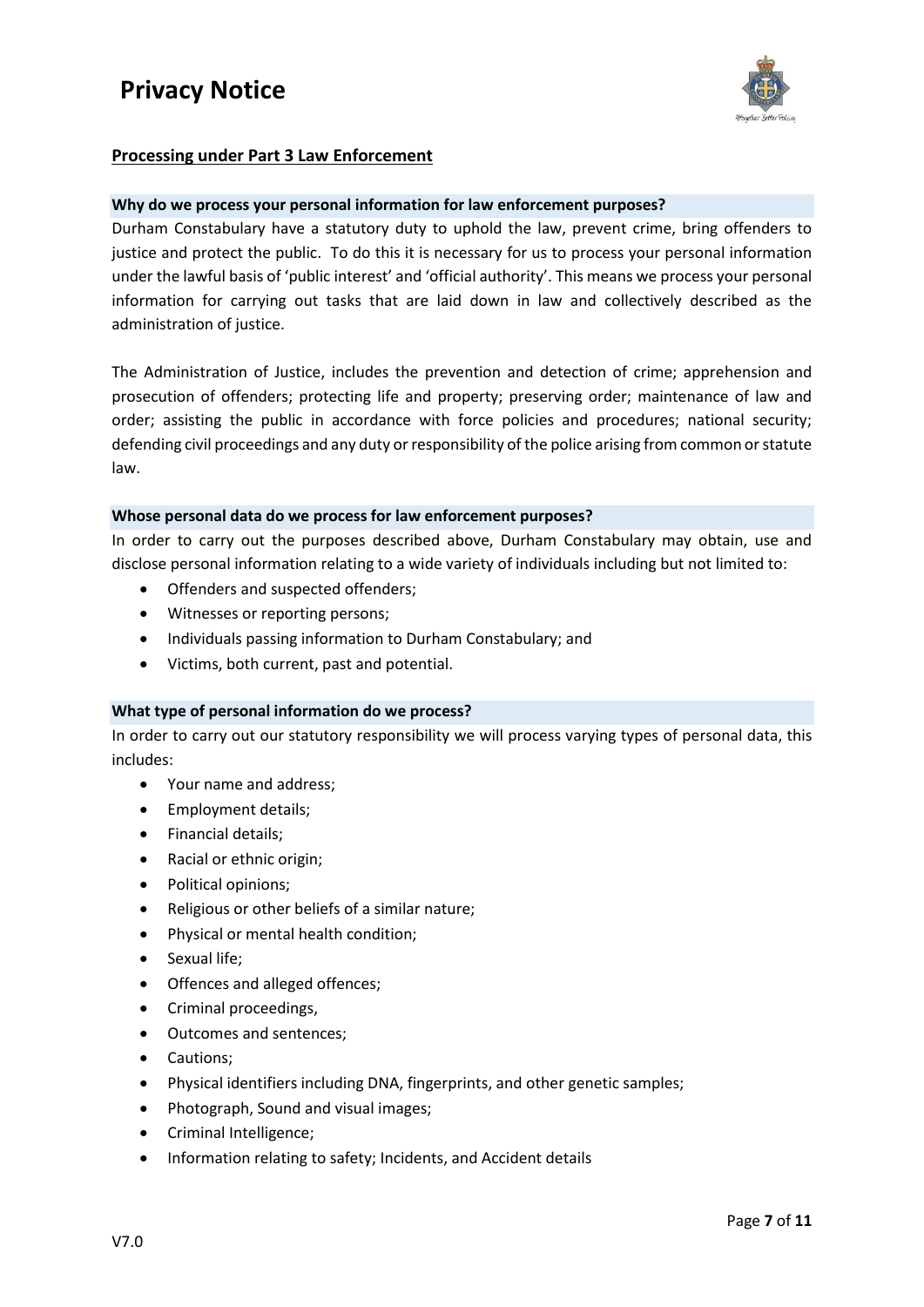

We will use only the minimum amount of personal information necessary to fulfil a particular purpose or purposes. Personal information can be information that is held on a computer, in a paper record such as a file or images, but it can also include other types of electronically held information such as CCTV images.

## **Where do we get the personal information from?**

The data we process for law enforcement purposes come from a wide variety of sources, including;

- Other law enforcement agencies;
- HM Revenue and Customs;
- International law enforcement agencies and bodies;
- Licensing authorities;
- Legal representatives;
- Prosecuting authorities; Solicitors; Courts;
- Prisons and Young Offender Institutions;
- Security companies;
- Partner agencies involved in crime and disorder strategies;
- Private sector organisations working with the police in anti-crime strategies;
- Voluntary sector organisations;
- Approved organisations and people working with the police;
- Independent Office for Police Conduct;
- Her Majesty's Inspectorate of Constabulary;
- Governmental agencies and departments;
- Emergency services such as the Fire Brigade, National Health Service or Ambulance;
- Persons arrested;
- Victims;
- Witnesses;
- Relatives, guardians or other persons associated with the individual;
- Durham Constabulary and other public authority and other business or privately owned CCTV systems;
- Body worn video; and
- From correspondence sent to us.

There may be times where we obtain personal information from sources such as other police services and our own police systems.

## **How do we handle your personal information?**

We handle personal information according to the requirements of Part 3 of the new UK Data Protection Law. Your personal information held on our systems and in our files is secure and is accessed on a "need to know" basis by our staff, police officers, or data processors working on our behalf.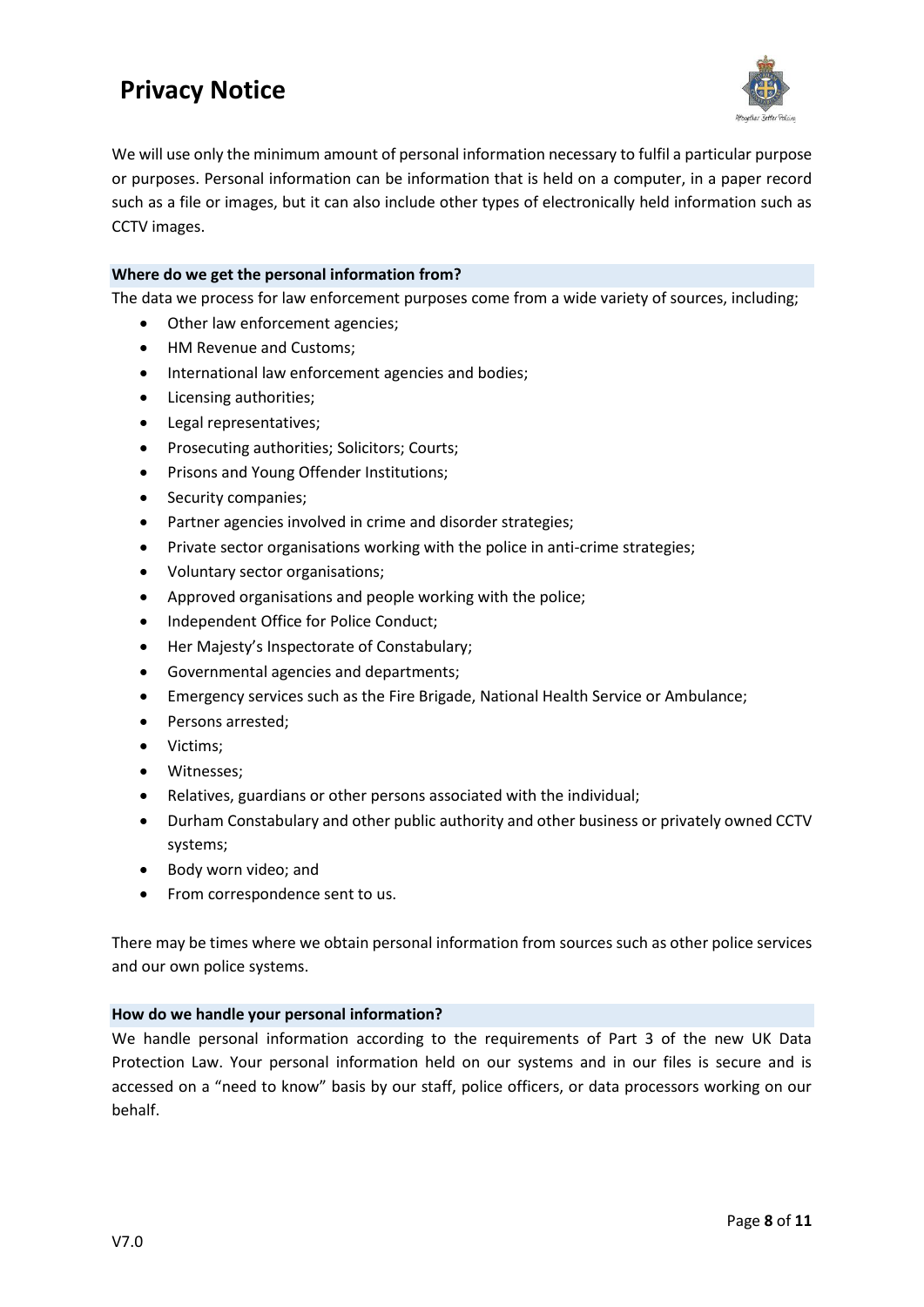

We will ensure that your personal information is handled fairly and lawfully with appropriate justification. We will only use your information for lawful purposes and in connection with our requirement to uphold the law, prevent crime, bring offenders to justice, and protect the public.

We will strive to ensure that any personal information used by us or on our behalf is of the highest quality in terms of accuracy, relevance, and adequacy and will not be excessive. We will attempt to keep it as up to date as possible and will protect your data from unauthorised access or loss.

We will regularly review your data to ensure it is still required and we have a lawful purpose to continue to retain it. If there is no lawful purpose then your data will be securely destroyed.

## **Who do we share your personal information with?**

To enable Durham Constabulary to meet their statutory duty we may be required to share your data with other organisations that process data for a similar reason, in the UK and/or overseas, or in order to keep people safe. These organisations include:

- Other law enforcement agencies (including international agencies);
- Partner agencies working on crime reduction initiatives;
- Partners in the Criminal Justice arena;
- Local government;
- Authorities involved in offender management;
- International agencies concerned with the safeguarding of international and domestic national security;
- Third parties involved with investigations relating to the safeguarding of national security; and
- Other bodies or individuals where it is necessary to prevent harm to individuals.

Disclosures of personal information is considered on a case-by-case basis, using only the personal information appropriate to a specific purpose and circumstances, and with necessary controls in place.

Some of the bodies or individuals to which we may disclose personal information are situated outside of the European Union - some of which do not have laws that protect data protection rights as extensively as in the United Kingdom. If we do transfer personal data to such territories, we undertake to ensure that there are appropriate safeguards in place to certify that it is adequately protected as required by the legislation.

Durham Constabulary will also disclose personal information to other bodies or individuals when required to do so, or under an act of legislation, a rule of law, and by court order. This may include:

- Serious Fraud Office;
- National Fraud Initiative;
- Courts;

#### **How do we keep your personal information safe?**

Durham Constabulary takes the security of all personal information under our control very seriously. We will comply with the relevant parts of the legislation relating to security, and seek to comply with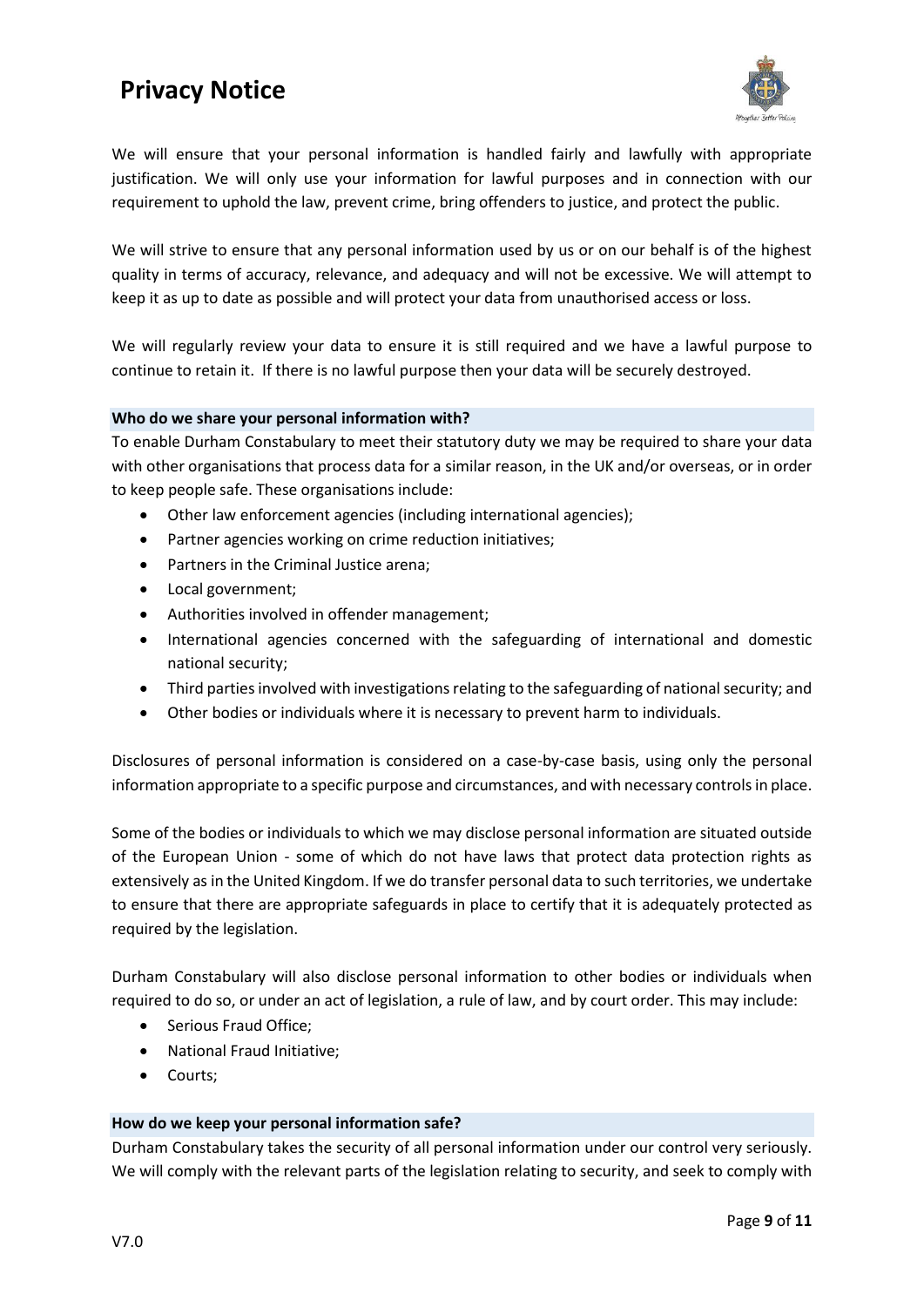

th[e College of Policing Information Assurance authorised practice,](https://www.app.college.police.uk/app-content/information-management/information-assurance/) and relevant parts of the ISO27001 Information Security Standard.

We will ensure that appropriate policy, training, technical and procedural measures are in place. These will include, but are not limited to, ensuring our buildings are secure and protected by adequate physical means. The areas restricted to our police officers and staff, are only accessible by those holding the appropriate identification, and have legitimate reasons for entry. We carry out audits of our buildings security to ensure they are secure. Our systems meet appropriate industry and government security standards.

We carry out regular audits and inspections, to protect our manual and electronic information systems from data loss and misuse, and only permit access to them when there is a legitimate reason to do so. Our standard operating procedures and policies contain strict guidelines as to what use may be made of any personal information contained within them. These procedures are reviewed regularly to ensure our security of information is kept up-to-date.

## **How long will you keep my personal information?**

Durham Constabulary keeps your personal information as long as is necessary for the particular purpose or purposes for which it is held. Personal information which is placed on the Police National Computer is retained, reviewed and deleted in accordance with th[e Retention Guidelines for Nominal](https://www.acro.police.uk/Services/Record-deletion)  [Records on the Police National Computer.](https://www.acro.police.uk/Services/Record-deletion)

Other records that contain your personal information and which was processed for law enforcement purposes are retained in accordance with the [College of Policing guidance on the Management of](https://www.app.college.police.uk/app-content/information-management/management-of-police-information/retention-review-and-disposal-of-police-information/)  [Police Information,](https://www.app.college.police.uk/app-content/information-management/management-of-police-information/retention-review-and-disposal-of-police-information/) MoPI, and Durham Constabulary Record Retention Policy.

## **What are my Rights?**

A key area of change in the new Data Protection Act relates to individuals' rights, the law refreshes existing rights by clarifying and extending them and introduces new rights.

However your information rights will be dependent on the reason why and how the data was collected and why it is being used.

Your information rights in relation to your personal data processed for law enforcement purposes are:

*Right to be informed* - This places an obligation upon Durham Constabulary to tell you how we obtain your personal information and describe how we will use, retain, store and who we may share it with. We have written this Privacy Notice to explain how we will use your personal information and tell you what your rights are under the legislation.

*Right of Access* - This is commonly known as subject access and is the right which allows you access to your personal data and supplementary information, however it is subject to certain restrictions.